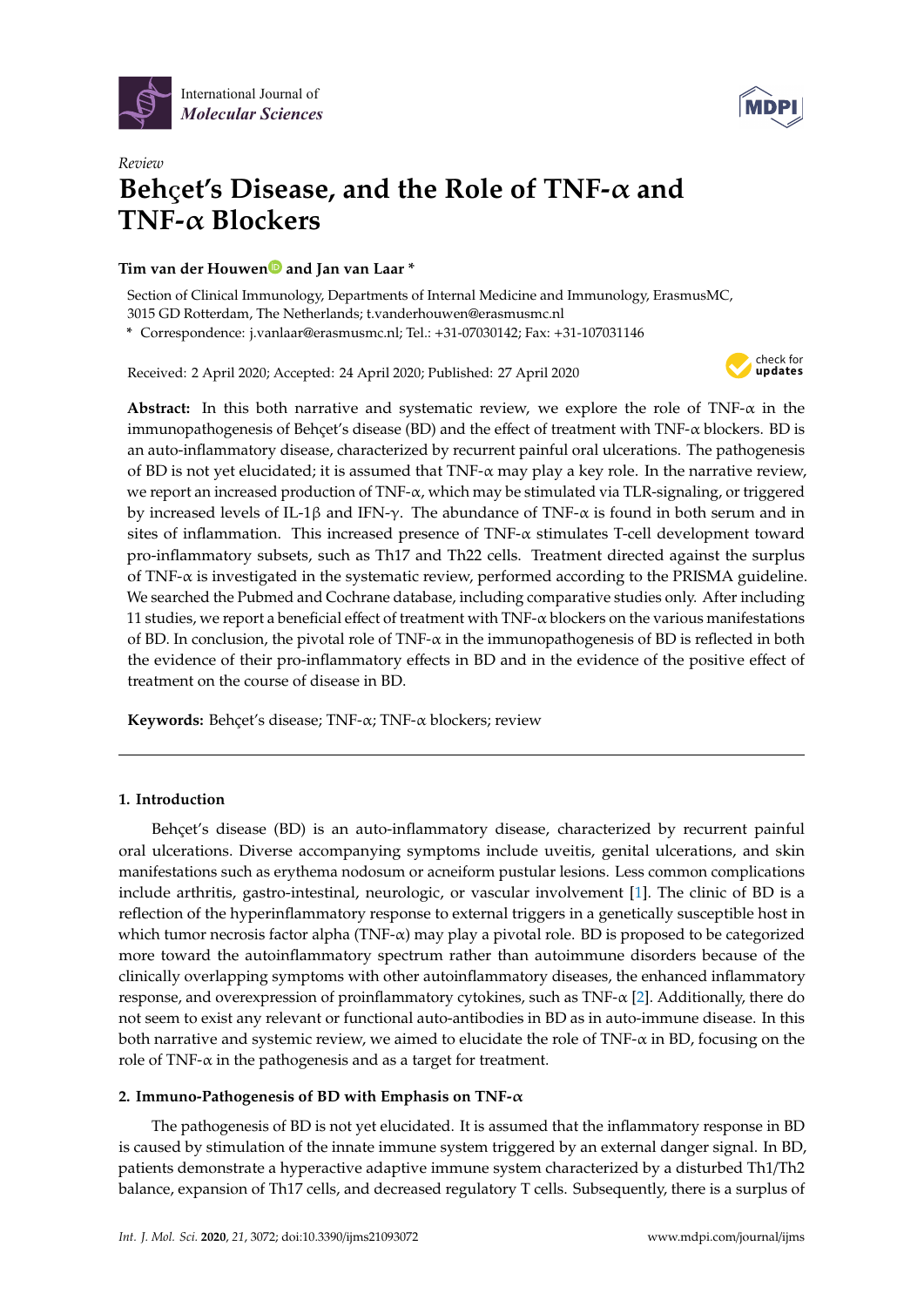pro-inflammatory cytokines of which TNF-α may play a key role explaining the clinical symptoms [\[3\]](#page-10-2). This assumption is fed by a number of observations: Elevated serum and tissue  $TNF-\alpha$  levels in BD patients and the beneficial effect of treatment with  $TNF-\alpha$  blocking agents [\[4\]](#page-10-3).

TNF-α is one of the 20 members of the tumor necrosis factor superfamily (TNFSF), glycoproteins with transmembrane regions that can also be expressed in secreted form. TNF- $\alpha$  is mainly secreted by active macrophages, but also by monocytes, endothelial cells, neutrophils, smooth muscle cells, lymphocytes, astrocytes, and adipocytes [\[5\]](#page-10-4). Also in BD, macrophages are not the only source of TNF- $\alpha$ production. Both CD4+ and CD8+ T-cells isolated from the intestinal mucosa of BD patients produced large amounts of TNF- $\alpha$  after stimulation with PMA [\[6\]](#page-10-5). Additionally, natural killer cells from BD patients produce increased levels of TNF- $\alpha$  in periods with active disease [\[7\]](#page-10-6).

TNF-α production is triggered by infection and inflammation and also after trauma such as burns, myocardial infarction, or heart failure. Stimulating factors include LPS, microbiological antigens, immune complexes, enterotoxins, superantigens, C5a anaphylatoxin, IL-1, IFN-γ, GM-CSF, TGF-β, and autocrine mechanisms by TNF- $\alpha$  itself [\[8\]](#page-10-7). In BD, increased TNF- $\alpha$  production may be triggered via an altered TLR-response. In BD, evidence is reported for an upregulation of several TLRs. Increased expression of TLRs 2, 3, 4, and 8 has been demonstrated in PBMCs, and increased mRNA expression of TLR2 and TLR4 has been demonstrated in oral tissue from BD patients [\[9](#page-10-8)[,10\]](#page-10-9). After TLR activation, the transcription factor NF-κB is activated, resulting in the production of pro-inflammatory cytokines like TNF-α [\[11\]](#page-10-10). Stimulation of the upregulated TLRs with their cognate ligand in these patients did not show an elevated TNF- $\alpha$  response, but this may be hampered by the immunosuppressive medication used (corticosteroids and azathioprine) [\[10\]](#page-10-9).

TNF-α production in BD may also be stimulated by elevated levels of IFN-γ (observed in both serum and oral ulceration) or elevated levels of IL-1 (serum) [\[12–](#page-10-11)[14\]](#page-10-12).

The important role of  $TNF-\alpha$  in the pathogenesis of BD is again emphasized by numerous studies that show elevated levels of this cytokine in the serum of BD patients [\[15–](#page-11-0)[22\]](#page-11-1). In addition, evidence is reported for a positive correlation between TNF-α levels and disease activity [\[14](#page-10-12)[,19](#page-11-2)[,21\]](#page-11-3), although other studies did not observe such an association [\[15](#page-11-0)[,17](#page-11-4)[,20\]](#page-11-5). These differences may be explained by patient characteristics (ethnicity) or medication usage (patients were on immunosuppressive medication in all studies).

TNF-α is abundant in various tissues of BD patients. For example, in oral ulcers of patients with BD, an increase in TNF- $\alpha$  was shown [\[12\]](#page-10-11). In addition, in the aqueous humor of BD patients with uveitis, elevated TNF- $\alpha$  levels were observed, compared to healthy controls or BD patients without uveitis [\[23](#page-11-6)[,24\]](#page-11-7).

In addition to this, in intestinal lesions of BD, elevated mRNA expression of TNF- $\alpha$  was reported [\[25](#page-11-8)[–27\]](#page-11-9).

Other studies have not demonstrated an association with  $TNF-\alpha$  levels in affected tissues. For example, in the synovial fluid of BD patients with arthritis, lower levels of TNF- $\alpha$  than in rheumatoid arthritis patients are reported, possibly reflecting the less severe, non-erosive form of arthritis in BD [\[28,](#page-11-10)[29\]](#page-11-11). In neuro-Behçet, no increase in TNF- $\alpha$  in cerebrospinal fluid was observed [\[30\]](#page-11-12).

High levels of TNF- $\alpha$  causes shedding of the TNFR1 [\[31\]](#page-11-13). This soluble TNF-receptor 1 (sTNFR1) may act as a neutralizing agent for the pro-inflammatory effects of TNF- $\alpha$  [\[32\]](#page-11-14). This negative control is also reported in BD patients; elevated levels of sTNFR1 and sTNFR2 are observed in both the serum and synovial fluid of BD patients with active disease [\[14](#page-10-12)[,33](#page-11-15)[,34\]](#page-11-16).

TNF-α exerts its pro-inflammatory function via binding to either tumor necrosis factor receptor 1 (TNFR-1) or 2 (TNFR-2), which are able to trigger different signal pathways. The transmembrane form of TNF-α predominantly activates TNFR-2, whereas the soluble form generally activates TNFR-1. TNFR-1 induces pro-inflammatory cytokine production via the NFκB pathway, or apoptosis via activating caspase 8 [\[35\]](#page-12-0). TNFR-2 signaling is less well understood, but enables cell activation, migration, and proliferation, mainly via activating the NFκB pathway [\[36](#page-12-1)[,37\]](#page-12-2).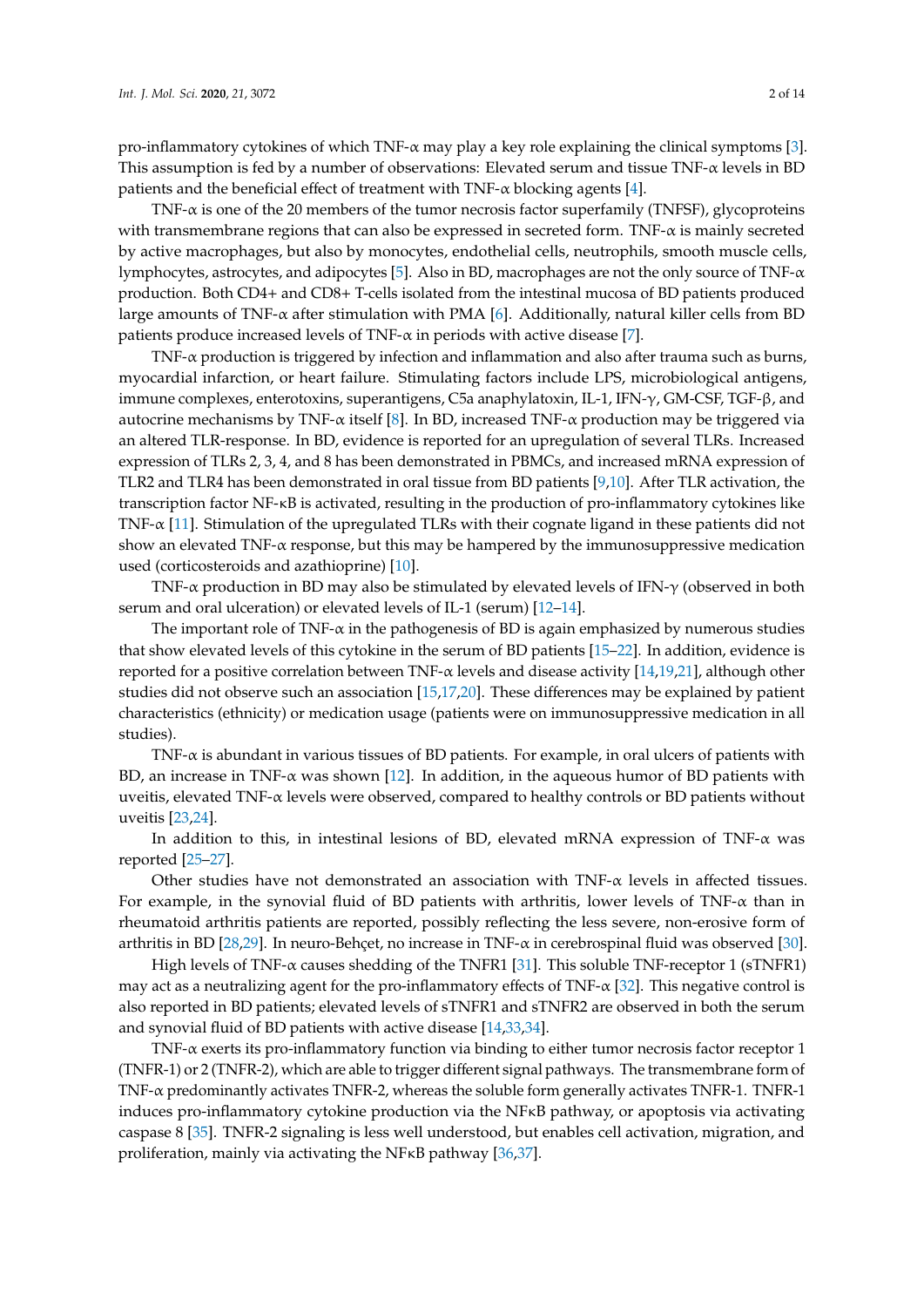An example of TNF-α-induced cell proliferation is displayed in the expansion of the Th17 compartment, as is reported in BD. The co-culturing of Th0 cells with various pro-inflammatory cytokines was studied, with the results directed toward IL-1β and TNF-α, to be the pivotal cytokines in BD for differentiating a T helper cell into an IL-17-producing cell [\[38\]](#page-12-3).

Naïve CD4<sup>+</sup> T cells are able to differentiate into IL-22 and TNF- $\alpha$ -producing cells, the so-called Th22 subsets, which develop along a distinct pathway from the Th1, Th2, or Th17 pathway. In the presence of both IL-6 and TNF- $\alpha$ , these Th22 cells arise. Due to expression of the skin-homing receptors CCR4 and CCR10, a role in inflammatory skin diseases is hypothesized [\[39–](#page-12-4)[41\]](#page-12-5). In BD patients with uveitis, an increase in Th22 cells was observed in serum and aqueous humor [\[42\]](#page-12-6). The function of these cells was suppressed by anti-TNF-α treatment (infliximab) in vitro. Furthermore, co-culturing with anti-TNF-α and anti-IL6 antibodies (separate and combined) prevents T cells from BD patients to differentiate into Th22 cells [\[42\]](#page-12-6). In addition to this, increased expression of IL-22 after stimulation of PBMCs is shown in BD patients with active uveitis, and another group reported increased Th22 cells in the peripheral blood of BD patients with mucocutaneous disease [\[43](#page-12-7)[,44\]](#page-12-8).

Thus, increased levels of TNF-α stimulate T-cell development toward pro-inflammatory subsets.

#### *Genetics of BD*

Genetic predisposition to BD is considered to be polygenetic. Genome-wide association studies (GWAS) confirmed the strong association with HLA-B51 and added IL10 and IL23R-IL12RB2 variants, which were associated with Turkish and Japanese populations [\[45,](#page-12-9)[46\]](#page-12-10). In addition to this, susceptibility loci for BD at CCR1-CCR3, STAT4, KLRK1-KLRC4, and ERAP1 were reported [\[47\]](#page-12-11). ERAP-1 is responsible for trimming peptides that are loaded onto the HLA protein. Polymorphisms of both ERAP-1 and HLA could affect T- and NK-cell activation [\[48\]](#page-12-12), which are known producers of TNF- $\alpha$ in BD.

Polymorphisms of the TNF- $\alpha$  gene associated with BD are shown in a meta-analysis of 16 studies. In Asian BD patients, polymorphisms in -308A/G and -857T/C were associated, which are both associated with increased levels of TNF- $\alpha$  transcription [\[49–](#page-12-13)[51\]](#page-12-14). In Caucasian BD patients, the -238A/G and -1031C/T polymorphisms were more frequent; in addition, for the latter, there is evidence for an increased level of TNF-α transcription [\[50](#page-12-15)[,51\]](#page-12-14).

Recently, one new study was published confirming the association between Iranian BD patients and the 857T/C polymorphism [\[52\]](#page-12-16). Therefore, there is evidence for a genetic background for the overproduction of TNF-α in BD.

#### **3. Anti-TNF-**α **Treatment in BD**

The ultimate confirmation of the pivotal role of  $TNF-\alpha$  is the beneficial effect of treatment with TNF- $\alpha$  blocking agents on the clinical symptoms in BD. To study this effect, we performed a systematic review.

In this review, we will focus on infliximab, adalimumab, and etanercept. Infliximab (IFX) and adalimumab (ADA) are both IgG1 monoclonal antibodies, which bind to TNF- $\alpha$ , preventing it from activating its receptor. IFX is a mouse/human chimeric antibody, while ADA is a completely humanized antibody. Etanercept (ETC) is a soluble p75 TNF receptor fusion protein that consists of two p75 TNF receptors bound to the Fc portion of immunoglobulin G [\[53\]](#page-12-17).

Given the large numbers of clinical trials and observational studies on this topic, we decided to narrow our search to comparative studies only. This was decided to increase the quality of the included studies and, therefore, the impact of our systematic review. BD diagnosis was defined according to the criteria of the International Study Group of BD [\[54\]](#page-12-18). Methods of this systematic review are described in detail in the supplementary data.

#### **4. Systematic Review Into Anti-TNF-**α **Treatment**

The reference flow is illustrated in Figure [1.](#page-3-0) The Pubmed search yielded 113 results, and searching the Cochrane database yielded 202 results.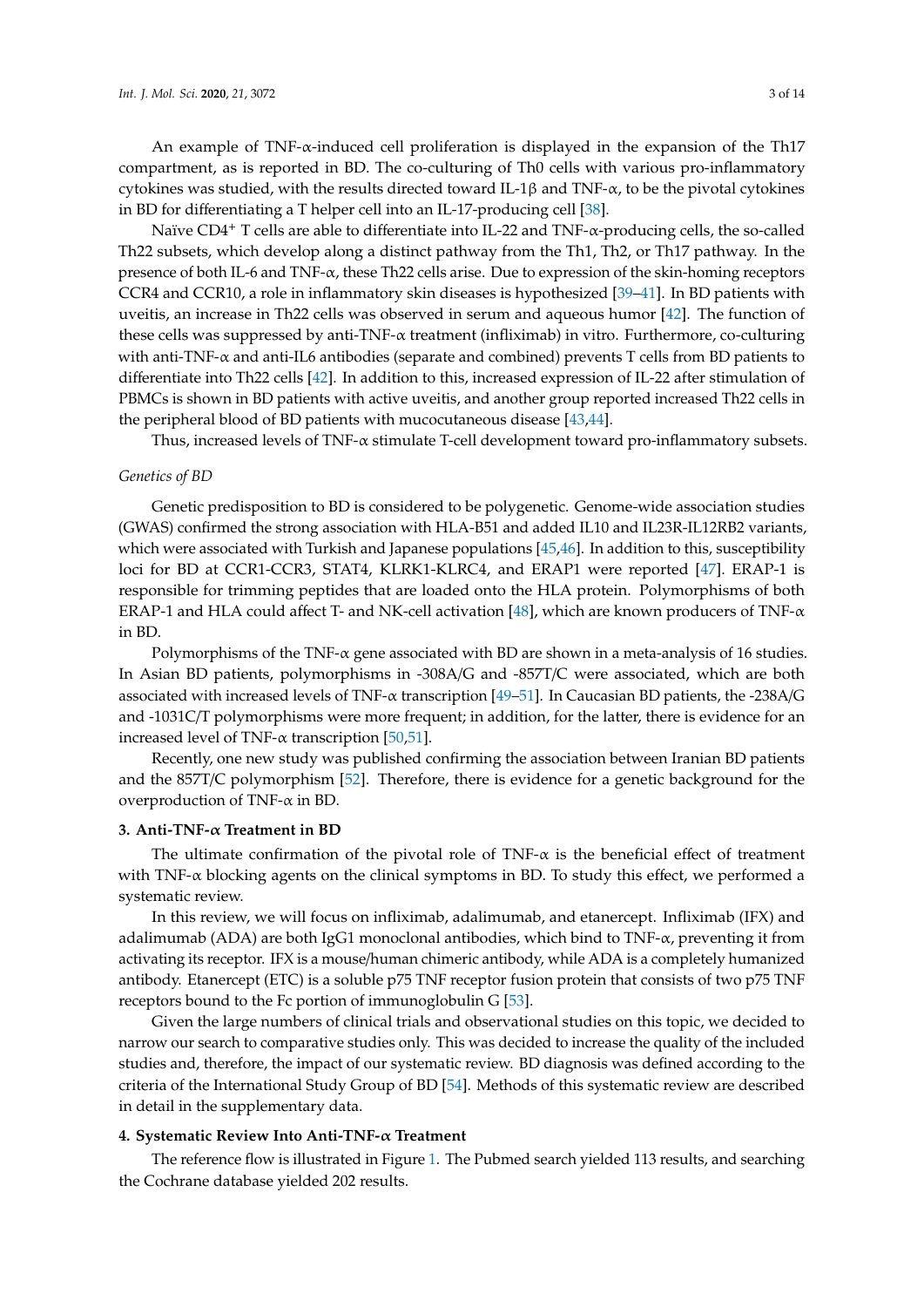<span id="page-3-0"></span>

**Figure 1.** Systematic review flow diagram according to PRISMA guidelines. **Figure 1.** Systematic review flow diagram according to PRISMA guidelines.

After reading the title and abstract, 11 comparative studies with TNF-α blocking agents in After reading the title and abstract, 11 comparative studies with TNF-α blocking agents in Behçet's disease were selected for further reading. The search was validated by a second reviewer, adding no discrepancies.

Four studies were prospective trails, seven were retrospective trails. In the retrospective trials, Four studies were prospective trails, seven were retrospective trails. In the retrospective trials, five compared TNF-α blocking agents with disease-modifying antirheumatic drugs (DMARDs), and five compared TNF-α blocking agents with disease-modifying antirheumatic drugs (DMARDs), and two retrospective trails compared the starting time of IFX. two retrospective trails compared the starting time of IFX. The set of the included clinical trials and observation observations is reported in  $\mathcal{L}$ 

The quality assessment of the included clinical trials and observational studies is reported in Supplementary Table S1 and Table S2. Melikoglu et al. [\[55\]](#page-12-19) was judged as low risk of bias, Markomichelakis et al. [\[56\]](#page-13-0), Zou et al. [\[57\]](#page-13-1), and Martin-Varillas et al. [\[58\]](#page-13-2) were judged at high risk of bias. The randomization process in the latter three caused this high risk of bias. In both Markomichelakis et al. and Martin-Varillas et al., there was no randomization, and the treatment option was determined based on a shared decision. In Zou et al., no details about the randomization process are described. All observational studies studies studies scored a low risk of bias, with the quality assessment in Milano and

All observational studies scored a low risk of bias, with the quality assessment in Miyagawa et al. [\[59\]](#page-13-3) scoring 7/9 and the other studies scoring 8/9. It should be noticed that the number of patients included is not taken into account in the quality assessment.

## *4.1. E*ffi*cacy of Treatment*

The results of the four prospective trials are summarized in Table [1.](#page-4-0) Overall, treatment with anti TNF-α agents shows a positive effect on a variety of disease manifestations of BD.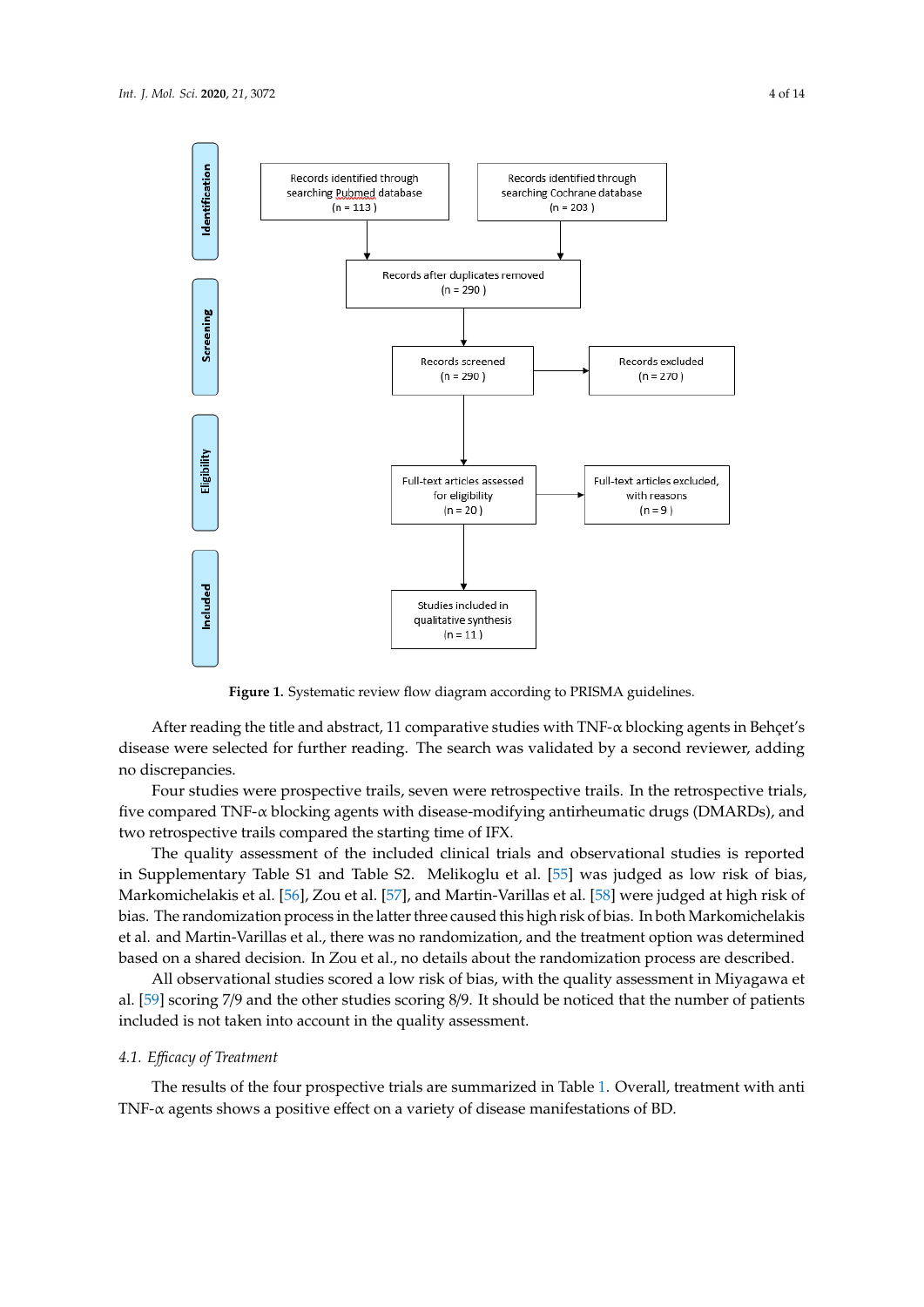| Author (Trial)         | Year | Patients                        | Study                                  | Duration of<br>Follow Up | <b>Numbers</b><br>Included | Outcome                                                                      | Treatment                                                                                                                                                                                                                                                                                | Comparator                                                                                                                                       | $p$ -Value                   | <b>Adverse Events</b>                                        |
|------------------------|------|---------------------------------|----------------------------------------|--------------------------|----------------------------|------------------------------------------------------------------------------|------------------------------------------------------------------------------------------------------------------------------------------------------------------------------------------------------------------------------------------------------------------------------------------|--------------------------------------------------------------------------------------------------------------------------------------------------|------------------------------|--------------------------------------------------------------|
|                        |      |                                 | Treatment                              |                          | Treatment<br>group         | Primary outcome                                                              |                                                                                                                                                                                                                                                                                          |                                                                                                                                                  |                              | Treatment                                                    |
|                        |      | Muco-<br>cutaneous<br><b>BD</b> | ETC $(25 \text{ mg})$<br>twice a week) | 3 months                 | 20 patients                | suppression of pathergy and<br><b>MSU</b>                                    | 58%<br>58%<br>decrease in MSU, mm2<br>944<br>1144                                                                                                                                                                                                                                        |                                                                                                                                                  | ns<br>ns                     | 1 diarrhoe                                                   |
| Melikoglu              | 2005 |                                 | Comparator                             |                          | Comparator<br>group        | Secundary outcome                                                            |                                                                                                                                                                                                                                                                                          | % patients free of nodular<br>lesions                                                                                                            |                              | Comparator                                                   |
|                        |      |                                 | Placebo                                |                          | 20 patients                | difference in mean numbers<br>of mucocutaneous lesions<br>and swollen joints | 85%<br>25%<br>% patients free of oral ulceration<br>45%<br>5%                                                                                                                                                                                                                            |                                                                                                                                                  | $p = 0.0002$<br>$p = 0.0017$ | 1 elevated liver<br>enzymes                                  |
|                        |      |                                 | Treatment                              |                          | Treatment<br>group         | Primary outcome                                                              |                                                                                                                                                                                                                                                                                          | $1.6 \rightarrow 0.7$<br>ns<br>$p = 0.010$<br>$6(60\%)$<br>$p = 0.371$<br>$6(60\%)$<br>$p = 1.0$<br>4(4.4)<br>$p = 0.66$<br>12339,48<br>p < 0.01 | Treatment                    |                                                              |
| Markomichelakis        | 2011 | <b>BD</b> uveitis               | IFX 5 mg/kg<br>single gift             | 1 month                  | 19 eyes                    | visual acuity, logMAR<br>transformed                                         | $1.2 \div 0.5$                                                                                                                                                                                                                                                                           |                                                                                                                                                  |                              | None                                                         |
|                        |      |                                 | Comparator                             |                          | Comparator<br>group        | Secundary outcome                                                            | decrease in total inflammation score                                                                                                                                                                                                                                                     |                                                                                                                                                  |                              | Comparator                                                   |
|                        |      |                                 | $CCS*$                                 |                          | 8/8 eyes                   | ao total inflammation score                                                  | largest decrease in IFX on day 14                                                                                                                                                                                                                                                        |                                                                                                                                                  |                              | ocular hypertension<br>in 4 triamcinolon<br>treated eyes     |
|                        |      |                                 | Treatment                              |                          | Treatment<br>group         | Primary outcome                                                              | decrease in pathergy positivity<br>decrease in logMAR<br>transformed VA<br>corticosteroid-free clinical remission, no (%)<br>$4(40\%)$<br>mucosal healing at week 14, no (%)<br>$6(60\%)$<br>relapses, n (per 100<br>patients/year)<br>2(3.0)<br>costs (mean), euros per year<br>6101,25 | Treatment                                                                                                                                        |                              |                                                              |
| Zou<br>Martin Varillas | 2017 | <b>Intestinal BD</b>            | IFX 3.5 mg/kg                          | 30 weeks                 | 10 patients                | corticosteroid-free clinical<br>remission                                    |                                                                                                                                                                                                                                                                                          |                                                                                                                                                  |                              | 1 eczema; topical<br>therapy and 1<br>common cold            |
|                        |      |                                 | Comparator                             |                          | Comparator<br>group        | Secundary outcome                                                            |                                                                                                                                                                                                                                                                                          |                                                                                                                                                  |                              | Comparator                                                   |
|                        |      |                                 | IFX 5 mg/kg                            |                          | 10 patients                | endoscopic mucosal healing                                                   |                                                                                                                                                                                                                                                                                          |                                                                                                                                                  |                              | none                                                         |
|                        | 2018 | <b>BD</b> uveitis               | Treatment                              | 34 months                | Treatment<br>group         | Primary outcome                                                              |                                                                                                                                                                                                                                                                                          |                                                                                                                                                  |                              | Treatment                                                    |
|                        |      |                                 | ADA optimized<br>dose                  |                          | 23 patients                | relapse of uveitis                                                           |                                                                                                                                                                                                                                                                                          |                                                                                                                                                  |                              | None                                                         |
|                        |      |                                 | Comparator                             |                          | Comparator<br>group        | Secundary outcome                                                            |                                                                                                                                                                                                                                                                                          |                                                                                                                                                  |                              | Comparator                                                   |
|                        |      |                                 | Non optimized<br><b>ADA</b>            | 26 months                | 42 patients                | costs                                                                        |                                                                                                                                                                                                                                                                                          |                                                                                                                                                  |                              | lymphoma,<br>pneumonia, Ecoli,<br>local reaction (1<br>each) |

**Table 1.** Prospective comparative trials with anti TNF-α agents.

<span id="page-4-0"></span>Abbreviations used: ADA adalimumab, CCS corticosteroids, ETC etanercept, IFX infliximab, MSU monosodium urate, VA visual acuity; \* 3 d iv 1 g methylprednisolone or 4 mg triamcinolone intra-vitreal.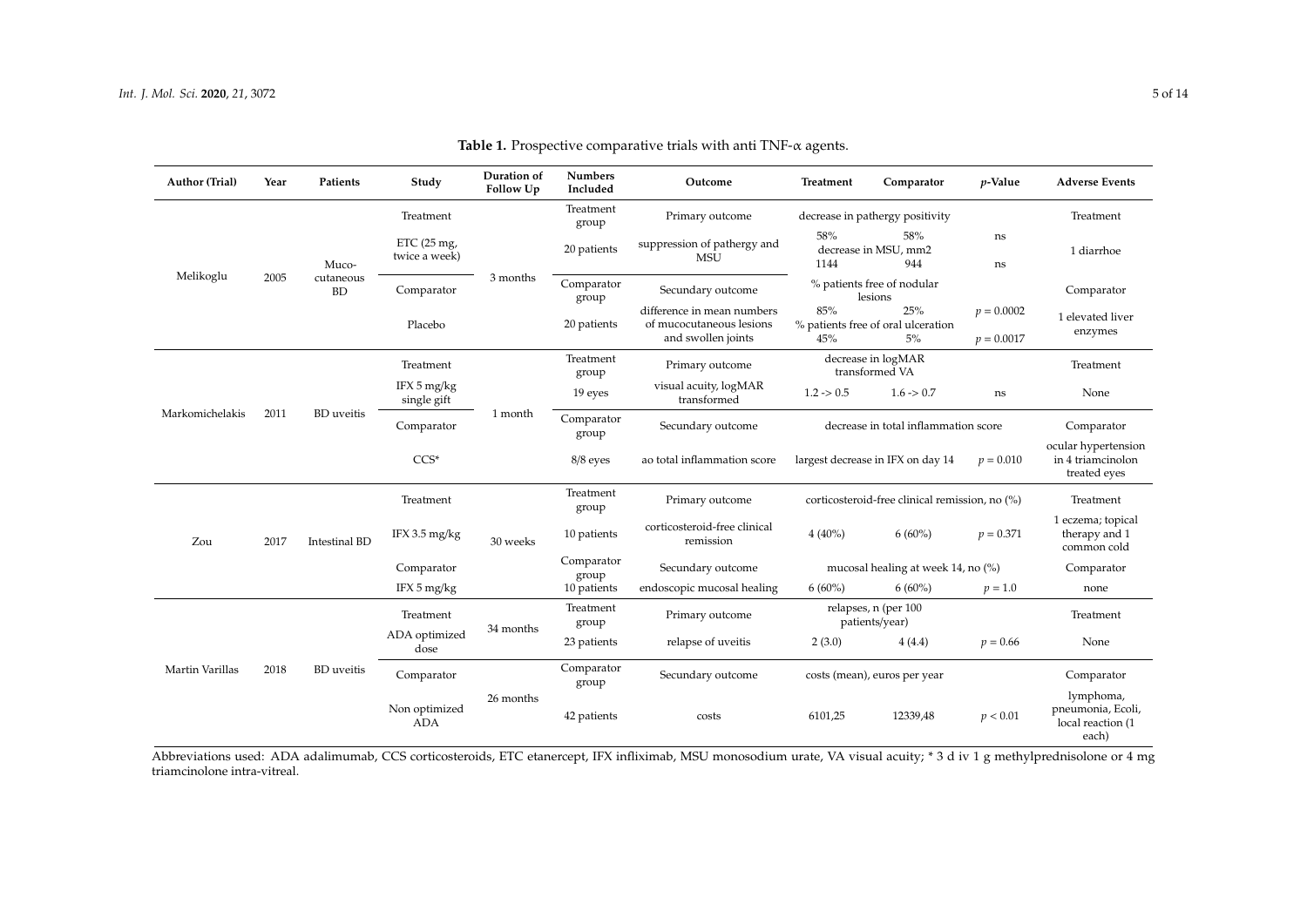Melikoglu et al. [\[55\]](#page-12-19) is the only trial comparing  $TNF-\alpha$  blocking treatment (i.e. ETC) with placebo. This trial only included male patients (because BD is thought to be more severe in men) and compared the treatment of 20 patients with ETC 25 mg, twice a week for four weeks, to placebo treatment. This study was designed to evaluate possible suppression of the pathergy and monosodium urate (MSU) test by ETC. Intradermal injection with MSU tests skin hyperreactivity, in analogy with the pathergy test. A suppressive effect was not detected, but a significant decrease in nodular lesions and oral ulceration in the ETC group was noticed.

Markomichelakis et al. [\[56\]](#page-13-0) treated 22 BD patients with uveitis (35 eyes) with either a single gift of IFX or corticosteroids (1 g iv methylprednisolone for 3 d or 4 mg triamcinolone intra-vitreal). This study also did not meet their primary objective; there was no difference in the decrease in logMAR transformed visual acuity. In one of the secondary outcomes, a significantly larger decrease in total inflammation score in the eyes in the IFX group compared to the corticosteroid group was reported. The total inflammation score consists of the counting of cells in the different segments of the eye and of the presence of vasculitis, papillitis, and retinal cystoid macular edema.

Both Zou [\[57\]](#page-13-1) et al. and Martin-Varillas [\[58\]](#page-13-2) et al. compare different dosages of anti-TNF-α treatment. Both groups provide evidence for a comparable efficacy in treatment with a lower or reduced dose.

Zou et al. compared IFX dosed at 3.5 mg/kg with IFX dosed at 5 mg/kg administered at 0, 2, and 6  $w$ in 20 patients with intestinal BD. After 30 w of follow up, at both primary outcome (corticosteroid-free clinical remission) and secondary outcome (endoscopic mucosal healing), no significant differences were reported between both groups. Martin-Varillas et al. studied optimizing the dose of ADA in BD uveitis patients in remission on ADA treatment. Forty-two patients with 40 mg/2 w were compared to 23 patients in which, every 3 months, the dosing interval was prolonged, initially every 3 w, and then every 4, 6, and 8 w up to discontinuation. They report a comparable number of relapses of uveitis per 100 patients per year, but a significant decrease in costs.

There are three retrospective trials comparing IFX with a DMARD in BD patients with uveitis (Table [2\)](#page-6-0).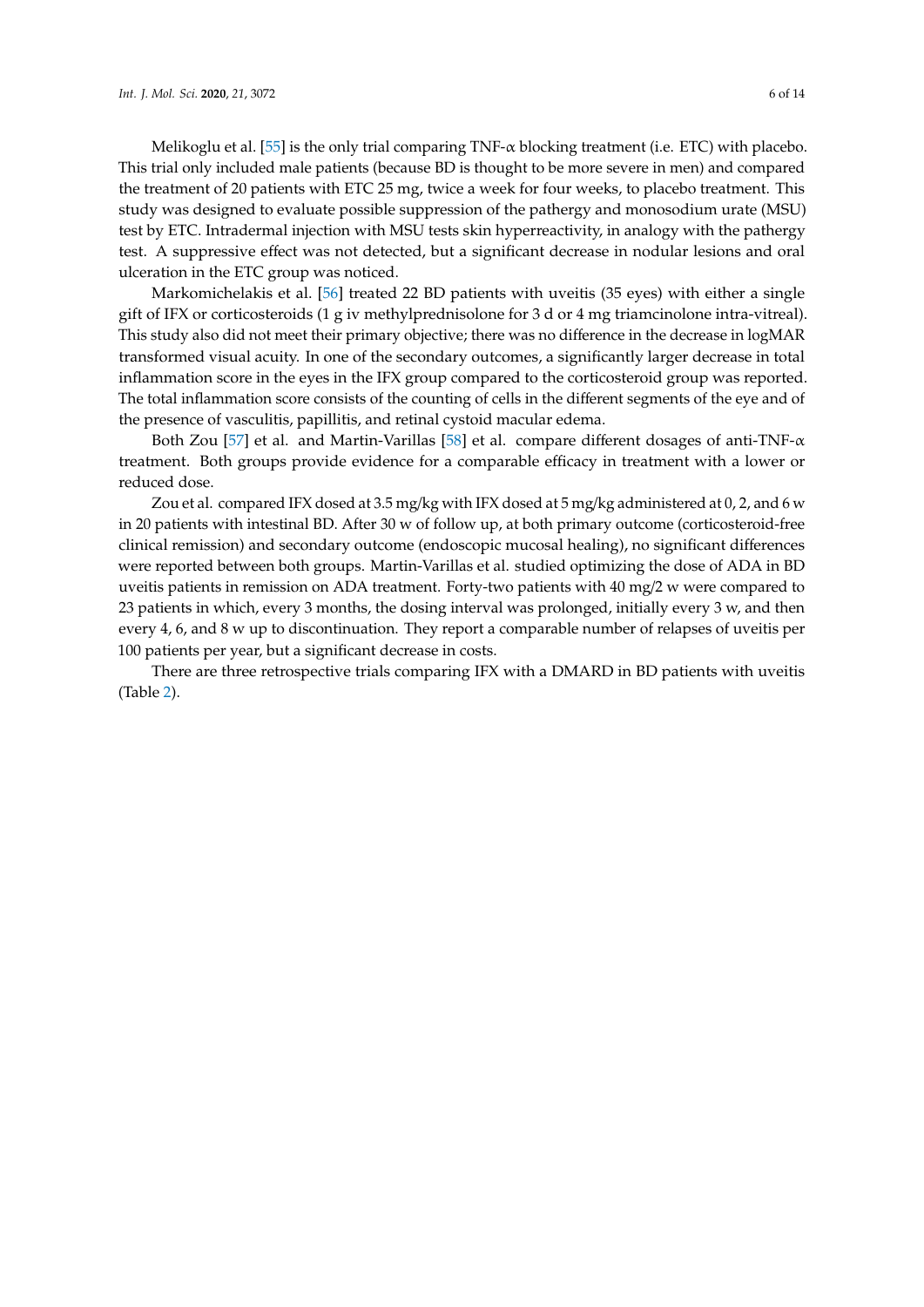| Author<br>(Trial) | Year | Patients                | Study                                 | Duration of<br>Follow Up | <b>Numbers</b><br>Included | Outcome                              | Treatment                               | Comparator                                 | $p$ -Value   | <b>Adverse Events</b>                                                                      |
|-------------------|------|-------------------------|---------------------------------------|--------------------------|----------------------------|--------------------------------------|-----------------------------------------|--------------------------------------------|--------------|--------------------------------------------------------------------------------------------|
| Tabbara           |      |                         | Treatment<br>IFX*, CCS,<br><b>AZA</b> | 36 months                | Treatment                  | Primary outcome                      |                                         | Mean no. of relapses (range)               |              | Treatment                                                                                  |
|                   |      |                         |                                       |                          | 10 patients                | number of relapse                    | 1.2(0)<br>4)                            | 6.3 (4 to 7)                               | p < 0.001    | 2 mild infusion reactions, 1<br>infection (perianal abces)                                 |
|                   | 2008 | <b>BD</b> uveitis       | Comparator                            |                          | Comparator                 | Secundary outcome                    | Patients with good BCVA $4$ (%)         |                                            |              | Comparator                                                                                 |
|                   |      |                         | CCS, CsA,<br>AZA, MTX                 | 30 months                | 33 patients                | <b>BCVA</b>                          | 50%                                     | 6%                                         | $p = 0.0059$ | 4 hypertension, 5 renal function<br>decrease, 3 elevated liver<br>enzymes, 7 hyperglycemia |
|                   |      |                         | Treatment                             |                          | Treatment                  | Primary outcome                      | Mean no. of relapses (SD)               |                                            |              | Treatment                                                                                  |
| Yamada            | 2010 | <b>BD</b> uveitis       | IFX**                                 | 6 months                 | 17 patients                | number of relapse                    | 0.4<br>$(\pm 1.0)$                      | $1.2 (\pm 1.2)$                            | p < 0.05     | 9 skin symptoms (eruptions,<br>itching, atopic dermatitis); topical<br>therapy             |
|                   |      |                         | Comparator                            |                          | Comparator                 | Secundary outcome                    |                                         | Improved/unchanged BCVA (%)                |              | Comparator                                                                                 |
|                   |      |                         | CsA                                   |                          | 20 patients                | <b>BCVA</b>                          | 97%                                     | 93%                                        | ns           | 1 neurologic symptoms and renal<br>toxicity; dose reduction                                |
| Takeuchi          |      | <b>BD</b> uveitis       | Treatment                             | 25 months                | Treatment                  | Primary outcome                      | Mean no. of relapses/6 months<br>(SD)   |                                            |              | Treatment                                                                                  |
|                   | 2012 |                         | $IFX**$                               |                          | 7 patients                 | number of relapse                    | 0.22<br>$(\pm 0.28)$                    | $0.18 (\pm 0.19)$                          | ns           | 1 infusion reaction                                                                        |
|                   |      |                         | Comparator                            | 33 months                | Comparator                 | Secundary outcome                    |                                         | Improved/unchanged BCVA (%)                |              | Comparator                                                                                 |
|                   |      |                         | $IFX^{**}$ ,<br>colchicine            |                          | 7 patients                 | <b>BCVA</b>                          | 100%                                    | 83.3%                                      | ns           | CMV infection; cured by<br>valganciclovir                                                  |
| Emmi              |      | Vascular<br><b>BD</b>   | Treatment                             |                          | Treatment                  | Primary outcome                      | Complete or partial response, no<br>(%) |                                            |              | Treatment                                                                                  |
|                   | 2018 |                         | ADA                                   | 26 months                | 35 patients                | vascular response<br>(ultrasound)    | 34<br>$(97.1\%)$                        | 23(66%)                                    | $p = 0.001$  | 2 urticarial skin rash, 1<br>pneumonia, 1 HSV reactivation                                 |
|                   |      |                         | Comparator                            |                          | Comparator                 | Secundary outcome                    | Mean time (SD), weeks                   |                                            |              | Comparator                                                                                 |
|                   |      |                         | <b>DMARDs</b>                         |                          | 35 patients                | time to achieve<br>vascular response | 3.7<br>$(\pm 1.7)$                      | $6.3 \ (\pm 1.2)$                          | p < 0.0001   | 2 adverse events                                                                           |
| Miyagawa          |      | Intestinal<br><b>BD</b> | Treatment                             |                          | Treatment                  | Primary outcome                      |                                         | Patients with cured ulcer, no (%)          |              | Treatment                                                                                  |
|                   |      |                         | TNF-i with<br>CCS                     |                          | 20 patients                | ulcer cure rate<br>(endoscopic)      | 12<br>$(60\%)$                          | 13<br>$3(13.6\%)$<br>(45%)                 |              | 1 bacterial infection                                                                      |
|                   | 2019 |                         | Comparator                            | 12 months                | Comparator                 | Secundary outcome                    |                                         | Patients with improvement of ulcer, no (%) |              | Comparator                                                                                 |
|                   |      |                         | TNF-i without<br><b>CCS</b>           |                          | 29 patients                | ulcer improvement<br>rate            | 12<br>$(60\%)$                          | 15<br>6(27%)<br>(57%)                      |              | none described                                                                             |
|                   |      |                         | Comparator<br>CCS                     |                          | Comparator<br>22 patients  |                                      |                                         |                                            |              | Comparator                                                                                 |

**Table 2.** Retrospective comparative trials with anti TNF-α agents and DMARDs.

<span id="page-6-0"></span>Abbreviations used: ADA adalimumab, AZA azathioprine, BCVA best corrected visual acuity, CCS corticosteroids, CsA cyclosporin A, CMV cytomegalovirus, DMARDs disease-modifying anti-rheumatic drugs, HSV herpes simplex virus, IFX infliximab, MTX methotrexate, SD standard deviation. \* = (5 mg/kg) day 1 and at 2, 4, 6, 8, and 10 weeks; \*\* = (5 mg/kg) day 1 and at 2, 4, 6, and 8 weeks;  $\overline{Y} = 20/50$  or better.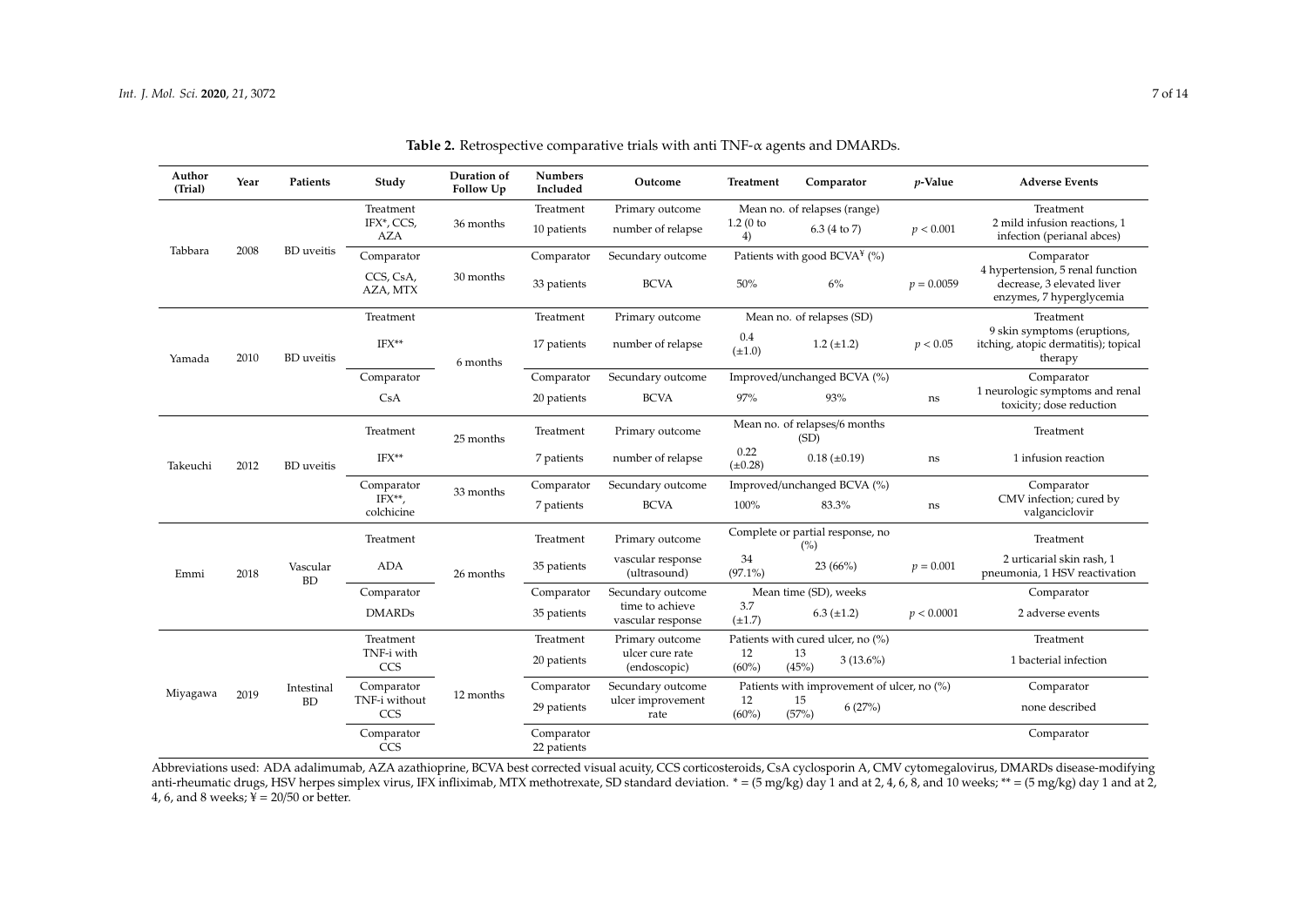Tabbara et al. [\[60\]](#page-13-4) and Yamada et al. [\[61\]](#page-13-5) both compared DMARD treatment (Tabbara et al., corticosteroids, cyclosporin A, methotrexate, and azathiopirin; Yamada et al., cyclosporine A) with IFX 5 mg/kg treatment. Tabbara et al. differed in a longer follow up (30–36 months) from Yamada et al. (6 months). Both these studies reported a significant decrease in the number of relapses of uveitis in patients treated with IFX compared to DMARDs. To compare the number of relapses, we have calculated the number of relapses per 6 months, which is, in Tabbara et al., 1.6 for the DMARD group and 0.3 for the IFX group. These numbers are comparable to Yamada et al., 1.2 in the DMARD group and 0.4 in the IFX group. Both studies reported the best corrected visual acuity (BCVA) as a secondary outcome. Tabbara et al. observed a significantly larger percentage of patients with a good BCVA (defined as 20/50 or better) in the IFX group. Yamada et al. observed a comparable percentage of improved and unchanged BCVA between the IFX group and the DMARD group.

Takeuchi et al. [\[62\]](#page-13-6) compared IFX monotherapy with IFX combined to colchicine in 14 patients with BD uveitis. After a median follow-up period of 25 months, no significant difference in uveitis relapse per 6 months was noticed. In addition, measured in BCVA, no added value of colchicine treatment was found.

In 70 BD patients with vascular involvement, Emmi et al. [\[63\]](#page-13-7) compared ADA with DMARD treatment. Measured by ultrasound, the percentage of complete or partial response of the vascular lesions was significantly higher in the ADA treatment group. In addition to this, the mean time to achieve the vascular response was almost 3 w shorter in the ADA treatment group.

Miyagawa et al. [\[59\]](#page-13-3) compared the effectiveness of anti-TNF- $\alpha$  treatment with corticosteroids. Next to this, the additive value of corticosteroids to anti-TNF- $\alpha$  treatment was studied. In total, 71 patients with intestinal BD were followed for 12 months. Efficacy was studied by endoscopic evaluation of intestinal ulceration. The percentage of cure rate was significantly better with TNF treatment compared to corticosteroids  $(p = 0.0029)$ . Adding corticosteroids to TNF treatment caused no significant further improvement in cure rate of intestinal ulceration. This is also observed for the percentage of improved intestinal ulcers.

We have reviewed two retrospective studies comparing the starting time of IFX treatment in patients with BD uveitis (Table [3\)](#page-8-0). Keino et al. [\[64\]](#page-13-8) compared, in 13 BD patients with uveitis, IFX treatment starting within 18 months of the onset of ocular disease to IFX treatment starting after 18 months. In a number of relapses, no significant differences were observed between early or late IFX treatment. Early treatment did show a significant decrease in disc and retinal leakage scores; in addition to this, BCVA was significantly better in the early treatment group. This last result should be interpreted with caution, because baseline characteristics of the early treatment group regarding BCVA were also significantly better compared to the late treatment group.

Guzelant et al. [\[65\]](#page-13-9) compared treatment with IFX for uveitis with their own historical cohort (before and after January 2013). In the new cohort, they initiated IFX treatment significantly earlier in the disease course (36 vs. 72 months). This resulted in significantly better results in BCVA (stable visual acuity in 64% in new cohort vs. 28% of patients in old cohort) and in a significant decrease in relapses (7% in new cohort vs. 53% in old cohort).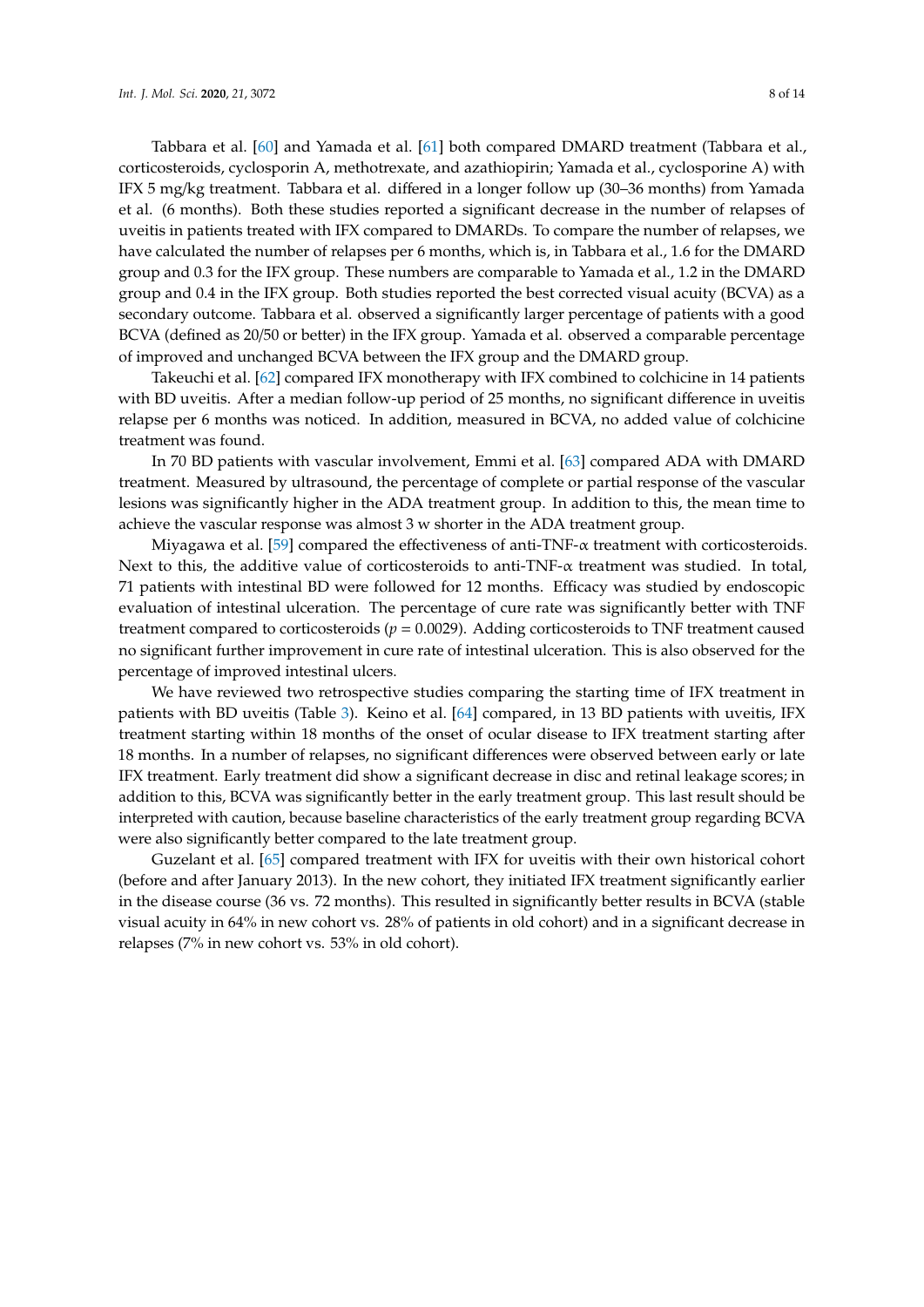| Author<br>(Trial) | Year | Patients          | Study                    | Duration of<br>Follow Up | <b>Numbers</b><br>Included | Outcome                             | Treatment                                                                                       | Comparator | <i>p</i> -Value | <b>Adverse Events</b>                                                             |
|-------------------|------|-------------------|--------------------------|--------------------------|----------------------------|-------------------------------------|-------------------------------------------------------------------------------------------------|------------|-----------------|-----------------------------------------------------------------------------------|
| Keino             |      | <b>BD</b> uveitis | Treatment                | 24 months                | Treatment                  | Primary outcome                     | Mean no. of relapses/6 months<br>(SD)                                                           |            |                 | Treatment                                                                         |
|                   | 2017 |                   | Uveitis $<$ 18<br>months |                          | 6 patients                 | number of relapse                   | no significant differences                                                                      |            |                 | 5 viral infection                                                                 |
|                   |      |                   | Comparator               |                          | Comparator                 | Secundary outcome                   | Vascular leakage score<br>significant decrease in<br><18mcompared to >18m after<br>vear 1 and 2 |            |                 | Comparator                                                                        |
|                   |      |                   | Uveitis $>18$<br>months  |                          | 7 patients                 | ao vascular leakage<br>score        |                                                                                                 |            |                 | 1 viral infection, 1 bacterial<br>pharyngitis responding to<br>antibiotic therapy |
| 2017<br>Guzelant  |      | Treatment         | 12 months                |                          | Primary outcome            | Stable VA after IFX in R eye, n (%) |                                                                                                 |            | Treatment       |                                                                                   |
|                   |      | BD uveitis        | After January<br>2013    |                          | 14 patients                | <b>BCVA</b>                         | 9(64)                                                                                           | 12(28)     | $p = 0.01$      | 3 allergic reactions, 1 pulmonary<br>TBC                                          |
|                   |      |                   | Comparator               | 40 months                | Comparator                 | Secundary outcome                   | Number of relapses, $n$ (%)<br>23<br>1(7)<br>(53.4)                                             |            |                 | Comparator                                                                        |
|                   |      |                   | Before January<br>2013   |                          | 43 patients                | number of relapse                   |                                                                                                 |            | $p = 0.002$     | 2 allergic reactions, 1 pulmonary<br>TBC, 1 lung nodule                           |

**Table 3.** Retrospective trials comparing infliximab in starting time.

<span id="page-8-0"></span>Abbreviations used: BCVA best corrected visual acuity, IFX infliximab, TBC tuberculosis, SD standard deviation.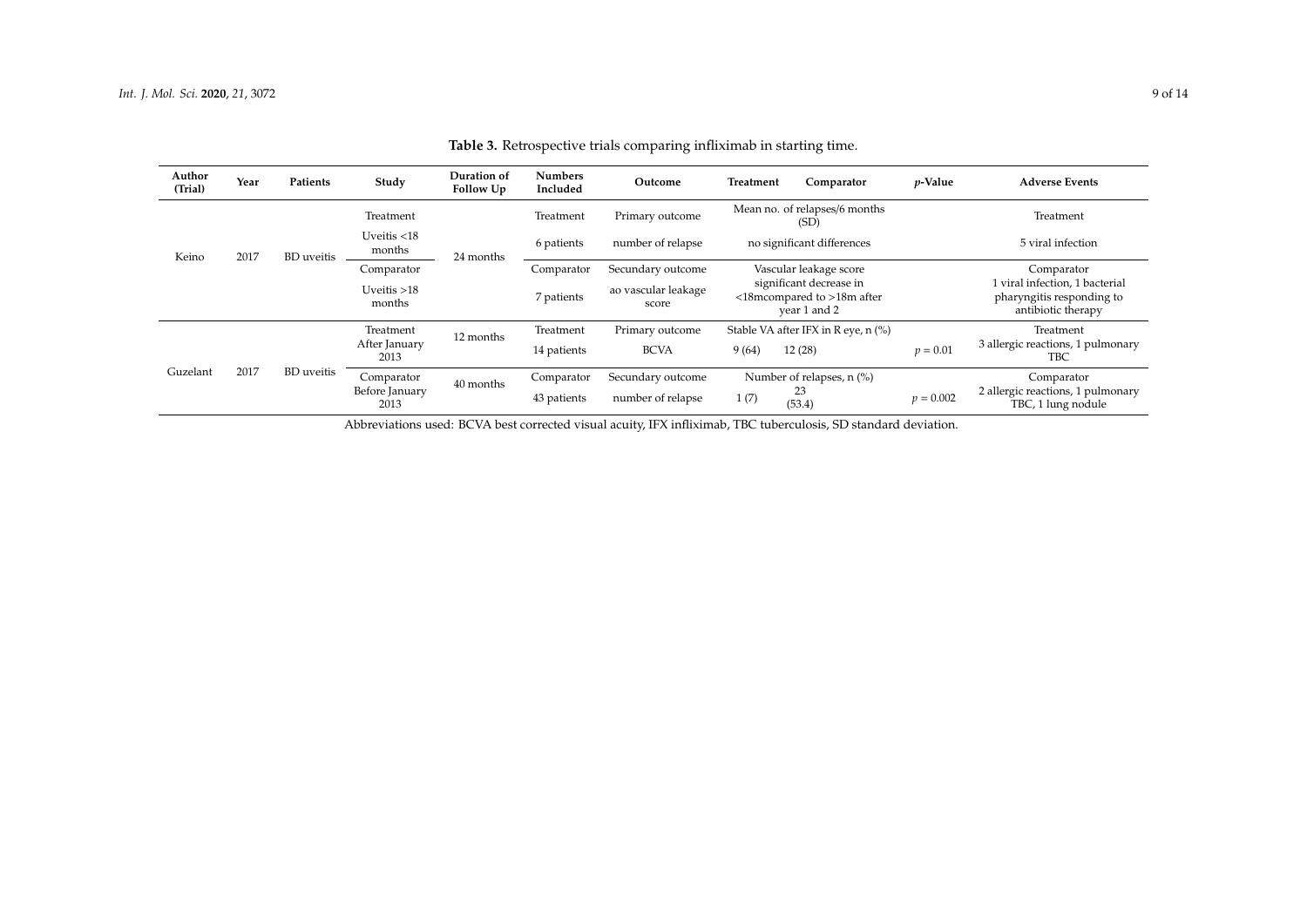## *4.2. Adverse Events*

TNF-α blocking treatment is mostly associated with infections, allergic reactions, or skin reactions and malignancies.

In this systematic review, in all articles, 313 patients were treated with one of three different anti-TNF-α agents. Seventeen patients were described with infections (5%), majority viral (nine patients), six patients with bacterial infections, and two cases of pulmonary tuberculosis (despite screening and INH treatment). Eight patients suffered allergic reactions, all after infusion of IFX (2.5%). One malignancy (lymphoma) was described, and 12 patients experienced skin reactions after treatment with an anti-TNF-α agent. No deaths due to adverse events were observed.

#### **5. Discussion**

In this both narrative and systemic review, we discuss the role of TNF-α in Behçet's disease. TNF-α has a pivotal role in the immunopathogenesis of BD. Here, we report of increased production of TNF-α by macrophages, CD4+ and CD8+ T-cells, and NK-cells in patients with BD [\[6,](#page-10-5)[7\]](#page-10-6). This increased production may be stimulated via TLR-signaling, or triggered by the increased levels of IL-1β and IFN-γ, which are observed in serum of BD patients [\[9](#page-10-8)[,10](#page-10-9)[,12–](#page-10-11)[14\]](#page-10-12). The abundance of TNF-α is found in both serum and in sites of inflammation such as oral ulceration, intestinal ulceration, and the aqueous humor of patients with BD uveitis [\[14](#page-10-12)[–24\]](#page-11-7). In serum, there may be a positive correlation between the levels of  $TNF-\alpha$  and disease activity, although there is also evidence that argues against this. The inconsistency may be explained by the heterogeneity in patient cohorts and immunosuppressive medication used. The increased presence of  $TNF-\alpha$  in serum and tissue stimulates T-cell development toward pro-inflammatory subsets, such as Th17 and Th22 cells [\[38,](#page-12-3)[42\]](#page-12-6).

In the systematic review, we add data about the effects of treatment with  $\text{TNF-}\alpha$  blocking agents on the course of BD. We observe an overall beneficial effect of treatment with TNF-α blocking agents on the various manifestations of BD. Unfortunately, this observation is not based on high-quality prospective randomized control trials. Only four prospective trials could be included, where three were assessed at high risk of bias. This was caused by demerits in the randomization process. Despite the risk of bias, all studies display the value of treatment with anti-TNF- $\alpha$  agents in BD.

The retrospective observational studies included in this systematic review were all of high quality. Four studies compared anti-TNF- $\alpha$  treatment with DMARDs. These studies observed significant beneficial effects on uveitis (decrease in mean number of relapses), intestinal BD (increased ulcer cure rate), and vascular BD (increase in vascular response on ultrasound examination). Takeuchi et al. showed no additional value of colchicine treatment next to IFX in a small cohort of BD uveitis patients.

Early initiating of IFX treatment was evidenced to be effective in increasing BCVA and in decreasing the number of relapses by Guzelant et al. In a small cohort of 13 BD patients, Keino et al. observed no difference in the number of relapses of uveitis in patients starting IFX treatment within 18 months of onset of ocular disease or IFX treatment starting after 18 months.

Despite the risk of bias in the prospective trials, we can conclude that treatment with anti-TNF- $\alpha$ agents (especially IFX and ADA) has a beneficial effect on the course of disease in BD. This is evidenced in uveitis, intestinal, and vascular BD. The clinical effects were achieved with a relatively low incidence of adverse effects. Infections (5%) are most common, followed by allergic reactions (2.5%). In 313 patients, one malignancy was reported (lymphoma).

The broad spectrum of symptoms that are alleviated by treatment with anti-TNF-α agents confirms the major role of TNF-α in the diverse manifestations of BD. Blocking of TNF-α downregulates pro-inflammatory T-cell subsets and restores the memory B-cell compartment [\[66–](#page-13-10)[68\]](#page-13-11). Next to the immunologic effects of anti-TNF-α treatment, the beneficial effect on vascular BD disease suggests an effect on the vascular endothelial cells, but this is not yet evidenced in BD.

There are several limitations to our systematic review. Due to the heterogeneity of outcome measurements, we were unable to perform a meta-analysis. In addition, prefiltering on comparative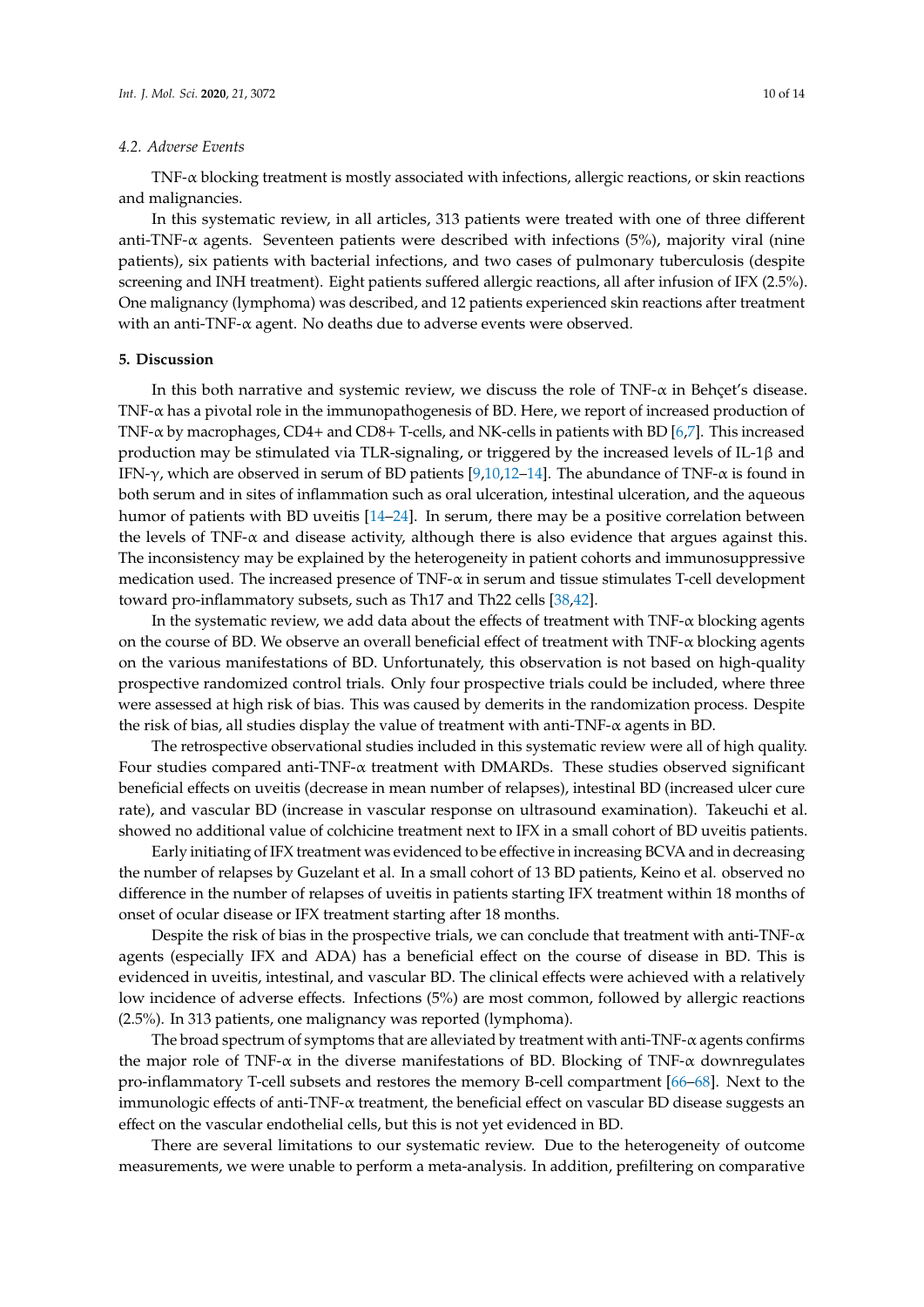studies caused a relatively low number of studies to be eligible for inclusion. Next to this, the included retrospective studies have the potential risk of selection bias.

Nevertheless, our systematic review has several strengths. First, we only included comparative studies to increase the quality of our review. Second, all retrospective studies included were of high quality. Third, this is the first review study specifically aimed at TNF- $\alpha$  in BD, describing the role in pathogenesis and the clinical effects of treatment with TNF-α blocking treatment.

In conclusion, we present a both narrative and systematic review focused on TNF-α in BD. The pivotal role of TNF-α in the immunopathogenesis of BD is reflected by the increased production of TNF-α by macrophages, CD4+ and CD8+ T-cells, and NK-cells and by the increased levels of TNF-α in serum and in inflamed tissue. Treatment directed against this cytokine is evidenced to positively affect the course of disease in BD.

**Supplementary Materials:** Supplementary materials can be found at http://[www.mdpi.com](http://www.mdpi.com/1422-0067/21/9/3072/s1)/1422-0067/21/9/3072/s1.

**Funding:** This research received no external funding.

**Conflicts of Interest:** The authors declare no conflict of interest.

## **References**

- <span id="page-10-0"></span>1. Sakane, T.; Takeno, M.; Suzuki, N.; Inaba, G. Behçet's Disease. *N. Engl. J. Med.* **1999**, *341*, 1284–1291. [\[CrossRef\]](http://dx.doi.org/10.1056/NEJM199910213411707) [\[PubMed\]](http://www.ncbi.nlm.nih.gov/pubmed/10528040)
- <span id="page-10-1"></span>2. Gul, A. Behçet's disease as an autoinflammatory disorder. *Curr. Drug Target -Inflammation Allergy* **2005**, *4*, 81–83. [\[CrossRef\]](http://dx.doi.org/10.2174/1568010053622894) [\[PubMed\]](http://www.ncbi.nlm.nih.gov/pubmed/15720240)
- <span id="page-10-2"></span>3. Tong, B.; Liu, X.; Xiao, J.; Su, G. Immunopathogenesis of Behcet's Disease. *Front. Immunol.* **2019**, *10*, 665. [\[CrossRef\]](http://dx.doi.org/10.3389/fimmu.2019.00665) [\[PubMed\]](http://www.ncbi.nlm.nih.gov/pubmed/30984205)
- <span id="page-10-3"></span>4. Evereklioglu, C. Current Concepts in the Etiology and Treatment of Behçet Disease. *Surv. Ophthalmol.* **2005**, *50*, 297–350. [\[CrossRef\]](http://dx.doi.org/10.1016/j.survophthal.2005.04.009)
- <span id="page-10-4"></span>5. Rivera-López, B.S. Uneven Writing Spaces in Academic Publishing: A Case Study on Internationalisation in the Disciplines of Biochemistry and Molecular Biology 2019. Master's Thesis, University College London, London, UK, 2019.
- <span id="page-10-5"></span>6. Emmi, G.; Silvestri, E.; Della Bella, C.; Grassi, A.; Benagiano, M.; Cianchi, F.; Squatrito, D.; Cantarini, L.; Emmi, L.; Selmi, C.; et al. Cytotoxic Th1 and Th17 cells infiltrate the intestinal mucosa of Behcet patients and exhibit high levels of TNF-α in early phases of the disease. *Medicine* **2016**, *95*, e5516. [\[CrossRef\]](http://dx.doi.org/10.1097/MD.0000000000005516)
- <span id="page-10-6"></span>7. Kucuksezer, U.C.; Aktas, E.; Bilgic-Gazioglu, S.; Tugal-Tutkun, I.; Gul, A.; Deniz, G. Natural killer cells dominate a Th-1 polarized response in Behçet's disease patients with uveitis. *Clin. Exp. Rheumatol.* **2015**, *33*.
- <span id="page-10-7"></span>8. Zelová, H.; Hošek, J. TNF-α signalling and inflammation: interactions between old acquaintances. *Inflamm. Res.* **2013**, *62*, 641–651. [\[CrossRef\]](http://dx.doi.org/10.1007/s00011-013-0633-0)
- <span id="page-10-8"></span>9. Liu, X.; Wang, C.; Ye, Z.; Kijlstra, A.; Yang, P. Higher Expression of Toll-like Receptors 2, 3, 4, and 8 in Ocular Behcet's Disease. *Investig. Opthalmology Vis. Sci.* **2013**, *54*, 6012–6017. [\[CrossRef\]](http://dx.doi.org/10.1167/iovs.13-12159)
- <span id="page-10-9"></span>10. Seoudi, N.; Bergmeier, L.; Hagi-Pavli, E.; Bibby, D.; A Curtis, M.; Fortune, F. The role of TLR2 and 4 in Behçet's disease pathogenesis. *Innate Immun.* **2013**, *20*, 412–422. [\[CrossRef\]](http://dx.doi.org/10.1177/1753425913498042)
- <span id="page-10-10"></span>11. Aderem, A.; Ulevitch, R.J. Toll-like receptors in the induction of the innate immune response. *Nature* **2000**, *406*, 782–787. [\[CrossRef\]](http://dx.doi.org/10.1038/35021228)
- <span id="page-10-11"></span>12. Dalghous, A.M.; Freysdottir, J.; Fortune, F. Expression of cytokines, chemokines, and chemokine receptors in oral ulcers of patients with Behcet's disease (BD) and recurrent aphthous stomatitis is Th1-associated, although Th2-association is also observed in patients with BD. *Scand. J. Rheumatol.* **2007**, *35*, 472–475. [\[CrossRef\]](http://dx.doi.org/10.1080/03009740600905380) [\[PubMed\]](http://www.ncbi.nlm.nih.gov/pubmed/17343257)
- 13. Hamzaoui, K.; Hamzaoui, A.; Guemira, F.; Bessioud, M.; Hamza, M.; Ayed, K. Cytokine profile in Behçet's disease patients. *Scand. J. Rheumatol.* **2002**, *31*, 205–210. [\[CrossRef\]](http://dx.doi.org/10.1080/030097402320318387) [\[PubMed\]](http://www.ncbi.nlm.nih.gov/pubmed/12369651)
- <span id="page-10-12"></span>14. Düzgün, N.; Ayaslioglu, E.; Tutkak, H.; Aydintuğ, O.T. Cytokine inhibitors: soluble tumor necrosis factor receptor 1 and interleukin-1 receptor antagonist in Behçet's disease. *Rheumatol. Int.* **2003**, *25*, 1–5. [\[CrossRef\]](http://dx.doi.org/10.1007/s00296-003-0400-6) [\[PubMed\]](http://www.ncbi.nlm.nih.gov/pubmed/14600787)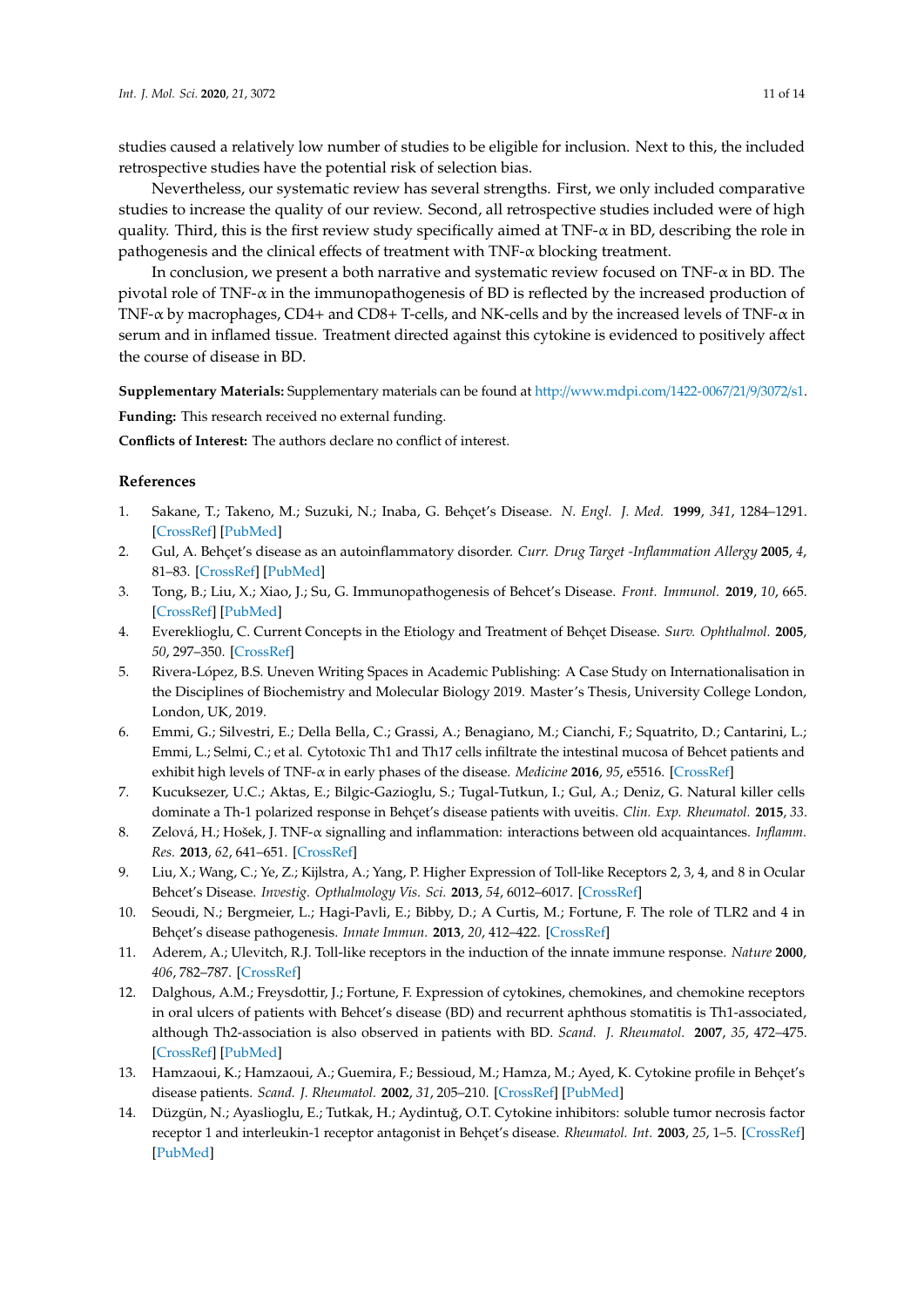- <span id="page-11-0"></span>15. Gholijani, N.; Ataollahi, M.; Samiei, A.; Aflaki, E.; Shenavandeh, S.; Sarvestani, E.K. An elevated pro-inflammatory cytokines profile in Behcet's disease: A multiplex analysis. *Immunol. Lett.* **2017**, *186*, 46–51. [\[CrossRef\]](http://dx.doi.org/10.1016/j.imlet.2016.12.001)
- 16. Türkcü, F.M.; ¸Sahin, A.; Cingü, A.K.; Kaya, S.; Yüksel, H.; Çinar, Y.; Batmaz, I. Serum omentin, resistin and tumour necrosis factor-α levels in Behcet patients with and without ocular involvement. *Graefe's Arch. Clin. Exp. Ophthalmol.* **2015**, *253*, 1565–1568. [\[CrossRef\]](http://dx.doi.org/10.1007/s00417-015-3016-0)
- <span id="page-11-4"></span>17. Sayinalp, N.; I Ozcebe, O.; Ozdemir, O.; Haznedaroğlu, I.C.; Dündar, S.; Kirazli, S. Cytokines in Behçet's disease. *J. Rheumatol.* **1996**, 23.
- 18. Oztas, M.O.; Onder, M.; Gürer, M.A.; Bukan, N.; Sancak, B. Serum interleukin 18 and tumour necrosis factor-alpha levels are increased in Behcet's disease. *Clin. Exp. Dermatol.* **2005**, *30*, 61–63. [\[CrossRef\]](http://dx.doi.org/10.1111/j.1365-2230.2004.01684.x)
- <span id="page-11-2"></span>19. Evereklioglu, C.; Er, H.; Turkoz, Y.; Çekmen, M. Serum levels of TNF-alpha, sIL-2R, IL-6, and IL-8 are increased and associated with elevated lipid peroxidation in patients with Behçet's disease. *Mediat. Inflamm.* **2002**, *11*, 87–93. [\[CrossRef\]](http://dx.doi.org/10.1080/09629350220131935)
- <span id="page-11-5"></span>20. El Boghdady, N.A.; Shaker, O.G. Role of Serum miR-181b, Proinflammatory Cytokine, and Adhesion Molecules in Behçet's Disease. *J. Interf. Cytokine Res.* **2019**, *39*, 347–354. [\[CrossRef\]](http://dx.doi.org/10.1089/jir.2018.0116)
- <span id="page-11-3"></span>21. Mesquida, M.; Molins, B.; Llorenç, V.; De La Maza, M.S.; Hernández, M.V.; Espinosa, G.; Adán, A. Proinflammatory Cytokines and C-Reactive Protein in Uveitis Associated with Behçet's Disease. *Mediat. Inflamm.* **2014**, *2014*, 1–8. [\[CrossRef\]](http://dx.doi.org/10.1155/2014/396204)
- <span id="page-11-1"></span>22. Shaker, O.G.; Tawfic, S.O.; El-Tawdy, A.M.; El-Komy, M.; El Menyawi, M.; Heikal, A.A. Expression of TNF-α, April and BCMA in Behcet's Disease. *J. Immunol. Res.* **2014**, *2014*, 1–6. [\[CrossRef\]](http://dx.doi.org/10.1155/2014/380405) [\[PubMed\]](http://www.ncbi.nlm.nih.gov/pubmed/25759827)
- <span id="page-11-6"></span>23. Abu El-Asrar, A.M.; Struyf, S.; Kangave, D.; Al-Obeidan, S.S.; Opdenakker, G.; Geboes, K.; Van Damme, J. Cytokine profiles in aqueous humor of patients with different clinical entities of endogenous uveitis. *Clin. Immunol.* **2011**, *139*, 177–184. [\[CrossRef\]](http://dx.doi.org/10.1016/j.clim.2011.01.014) [\[PubMed\]](http://www.ncbi.nlm.nih.gov/pubmed/21334264)
- <span id="page-11-7"></span>24. Ahn, J.K.; Yu, H.G.; Chung, H.; Park, Y.G. Intraocular Cytokine Environment in Active Behçet Uveitis. *Am. J. Ophthalmol.* **2006**, *142*, 429–434.e1. [\[CrossRef\]](http://dx.doi.org/10.1016/j.ajo.2006.04.016) [\[PubMed\]](http://www.ncbi.nlm.nih.gov/pubmed/16935587)
- <span id="page-11-8"></span>25. Kappen, J.H.; Dik, W.A.; Dingjan, G.M.; Van Daele, P.L.; Hooijkaas, H.; Van Hagen, P.M.; A Van Laar, J. Cytokines in the colon of a patient with Behçet's disease. *Arthritis Res. Ther.* **2009**, *11*, 412. [\[CrossRef\]](http://dx.doi.org/10.1186/ar2784)
- 26. Imamura, Y.; Kurokawa, M.S.; Yoshikawa, H.; Nara, K.; Takada, E.; Masuda, C.; Tsukikawa, S.; Ozaki, S.; Matsuda, T.; Suzuki, N. Involvement of Th1 cells and heat shock protein 60 in the pathogenesis of intestinal Behçet's disease. *Clin. Exp. Immunol.* **2005**, *139*, 371–378. [\[CrossRef\]](http://dx.doi.org/10.1111/j.1365-2249.2005.02695.x)
- <span id="page-11-9"></span>27. Ferrante, A.; Ciccia, F.; Principato, A.; Giardina, A.; Impastato, R.; Peralta, S.; Triolo, G. A Th1 but not a Th17 response is present in the gastrointestinal involvement of Behçet's disease. *Clin. Exp. Rheumatol.* **2010**, *28*.
- <span id="page-11-10"></span>28. Ertenli, I.; Kiraz, S.; Calgüneri, M.; Celik, I.; Erman, M.; Haznedaroglu, I.C.; Kirazli, S. Synovial fluid cytokine levels in Behçet's disease. *Clin. Exp. Rheumatol.* **2002**, *19*.
- <span id="page-11-11"></span>29. Pay, S.; Erdem, H.; Pekel, A.; Simsek, I.; Musabak, U.; Sengul, A.; Dinc, A. Synovial proinflammatory cytokines and their correlation with matrix metalloproteinase-3 expression in Behçet's disease. Does interleukin-1β play a major role in Behçet's synovitis? *Rheumatol. Int.* **2005**, *26*, 608–613. [\[CrossRef\]](http://dx.doi.org/10.1007/s00296-005-0040-0)
- <span id="page-11-12"></span>30. Borhani-Haghighi, A.; Ittehadi, H.; Nikseresht, A.; Rahmati, J.; Poorjahromi, S.G.; Pourabbas, B.; Nazarinia, M.; Habibagahi, Z.; Fattahi, M.J.; Ghaderi, A. CSF levels of cytokines in neuro-Behçet's disease. *Clin. Neurol. Neurosurg.* **2009**, *111*, 507–510. [\[CrossRef\]](http://dx.doi.org/10.1016/j.clineuro.2009.02.001)
- <span id="page-11-13"></span>31. Rowlands, D.J.; Islam, M.N.; Das, S.R.; Huertas, A.; Quadri, S.K.; Horiuchi, K.; Inamdar, N.; Emin, M.T.; Lindert, J.; Ten, V.S.; et al. Activation of TNFR1 ectodomain shedding by mitochondrial Ca2+ determines the severity of inflammation in mouse lung microvessels. *J. Clin. Investig.* **2011**, *121*, 1986–1999. [\[CrossRef\]](http://dx.doi.org/10.1172/JCI43839)
- <span id="page-11-14"></span>32. Van Zee, K.J.; Kohno, T.; Fischer, E.; Rock, C.S.; Moldawer, L.L.; Lowry, S.F. Tumor necrosis factor soluble receptors circulate during experimental and clinical inflammation and can protect against excessive tumor necrosis factor alpha in vitro and in vivo. *Proc. Natl. Acad. Sci. USA* **1992**, *89*, 4845–4849. [\[CrossRef\]](http://dx.doi.org/10.1073/pnas.89.11.4845) [\[PubMed\]](http://www.ncbi.nlm.nih.gov/pubmed/1317575)
- <span id="page-11-15"></span>33. Turan, B.; Pfister, K.; Diener, P.; Hell, M.; Möller, B.; Boyvat, A.; Ergin, Ş.; Villiger, P.M. Soluble tumour necrosis factor receptors sTNFR1 and sTNFR2 are produced at sites of inflammation and are markers of arthritis activity in Behçet's disease. *Scand. J. Rheumatol.* **2008**, *37*, 135–141. [\[CrossRef\]](http://dx.doi.org/10.1080/03009740701747137) [\[PubMed\]](http://www.ncbi.nlm.nih.gov/pubmed/18415772)
- <span id="page-11-16"></span>34. Lopalco, G.; Lucherini, O.M.; Lopalco, A.; Venerito, V.; Fabiani, C.; Frediani, B.; Galeazzi, M.; Lapadula, G.; Cantarini, L.; Iannone, F. Cytokine Signatures in Mucocutaneous and Ocular Behçet's Disease. *Front. Immunol.* **2017**, *8*, 431. [\[CrossRef\]](http://dx.doi.org/10.3389/fimmu.2017.00200) [\[PubMed\]](http://www.ncbi.nlm.nih.gov/pubmed/28289419)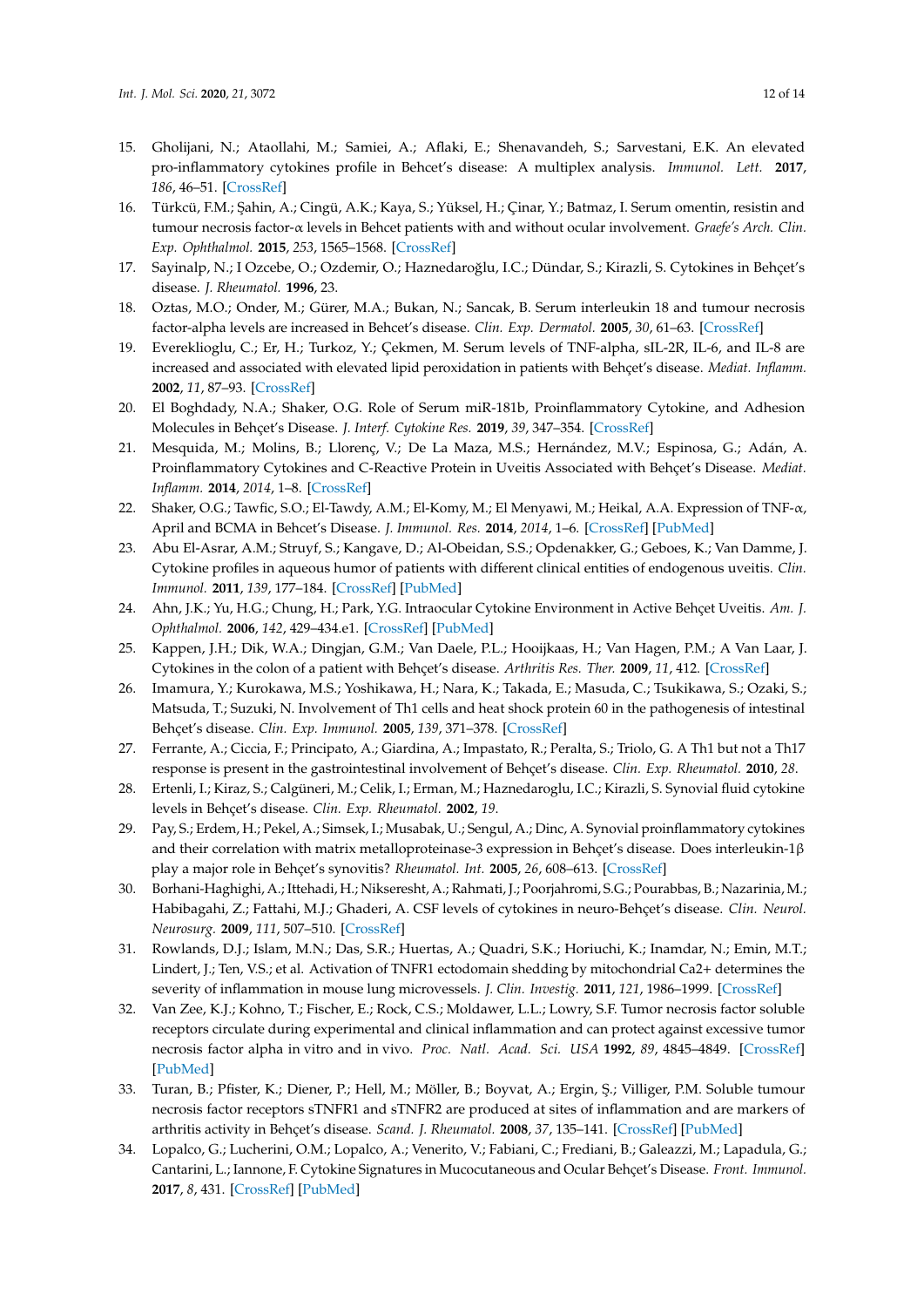- <span id="page-12-0"></span>35. Ihnatko, R.; Kubes, M. TNF signaling: early events and phosphorylation. *Gen. Physiol. Biophys.* **2007**, *26*.
- <span id="page-12-1"></span>36. Grell, M.; Douni, E.; Wajant, H.; Löhden, M.; Clauss, M.; Maxeiner, B.; Georgopoulos, S.; Lesslauer, W.; Kollias, G.; Pfizenmaier, K.; et al. The transmembrane form of tumor necrosis factor is the prime activating ligand of the 80 kDa tumor necrosis factor receptor. *Cell* **1995**, *83*, 793–802. [\[CrossRef\]](http://dx.doi.org/10.1016/0092-8674(95)90192-2)
- <span id="page-12-2"></span>37. Grell, M.; Wajant, H.; Zimmermann, G.; Scheurich, P. The type 1 receptor (CD120a) is the high-affinity receptor for soluble tumor necrosis factor. *Proc. Natl. Acad. Sci. USA* **1998**, *95*, 570–575. [\[CrossRef\]](http://dx.doi.org/10.1073/pnas.95.2.570)
- <span id="page-12-3"></span>38. Shimizu, J.; Takai, K.; Takada, E.; Fujiwara, N.; Arimitsu, N.; Ueda, Y.; Wakisaka, S.; Suzuki, T.; Suzuki, N. Possible association of proinflammatory cytokines including IL1β and TNFα with enhanced Th17 cell differentiation in patients with Behcet's disease. *Clin. Rheumatol.* **2015**, *35*, 1857–1863. [\[CrossRef\]](http://dx.doi.org/10.1007/s10067-015-2966-2)
- <span id="page-12-4"></span>39. Duhen, T.; Geiger, R.; Jarrossay, D.; Lanzavecchia, A.; Sallusto, F. Production of interleukin 22 but not interleukin 17 by a subset of human skin-homing memory T cells. *Nat. Immunol.* **2009**, *10*, 857–863. [\[CrossRef\]](http://dx.doi.org/10.1038/ni.1767)
- 40. Trifari, S.; Kaplan, C.D.; Tran, E.H.; Crellin, N.K.; Spits, H. Identification of a human helper T cell population that has abundant production of interleukin 22 and is distinct from TH-17, TH1 and TH2 cells. *Nat. Immunol.* **2009**, *10*, 864–871. [\[CrossRef\]](http://dx.doi.org/10.1038/ni.1770)
- <span id="page-12-5"></span>41. Eyerich, S.; Eyerich, K.; Pennino, D.; Carbone, T.; Nasorri, F.; Pallotta, S.; Cianfarani, F.; Odorisio, T.; Traidl-Hoffmann, C.; Behrendt, H.; et al. Th22 cells represent a distinct human T cell subset involved in epidermal immunity and remodeling. *J. Clin. Investig.* **2009**, *119*, 3573–3585. [\[CrossRef\]](http://dx.doi.org/10.1172/JCI40202)
- <span id="page-12-6"></span>42. Sugita, S.; Kawazoe, Y.; Imai, A.; Kawaguchi, T.; Horie, S.; Keino, H.; Takahashi, M.; Mochizuki, M. Role of IL-22– and TNF-α–Producing Th22 Cells in Uveitis Patients with Behçet's Disease. *J. Immunol.* **2013**, *190*, 5799–5808. [\[CrossRef\]](http://dx.doi.org/10.4049/jimmunol.1202677) [\[PubMed\]](http://www.ncbi.nlm.nih.gov/pubmed/23630362)
- <span id="page-12-7"></span>43. Cai, T.; Wang, Q.; Zhou, Q.; Wang, C.; Hou, S.; Qi, J.; Kijlstra, A.; Yang, P. Increased Expression of IL-22 Is Associated with Disease Activity in Behcet's Disease. *PLoS ONE* **2013**, *8*, e59009. [\[CrossRef\]](http://dx.doi.org/10.1371/journal.pone.0059009) [\[PubMed\]](http://www.ncbi.nlm.nih.gov/pubmed/23527071)
- <span id="page-12-8"></span>44. Cetin, E.A.; Cosan, F.; Cefle, A.; Deniz, G. IL-22-secreting Th22 and IFN-γ-secreting Th17 cells in Behçet's disease. *Mod. Rheumatol.* **2014**, *24*, 802–807. [\[CrossRef\]](http://dx.doi.org/10.3109/14397595.2013.879414) [\[PubMed\]](http://www.ncbi.nlm.nih.gov/pubmed/24498963)
- <span id="page-12-9"></span>45. Remmers, E.F.; Cosan, F.; Kirino, Y.; Ombrello, M.; Abaci, N.; Satorius, C.; Le, J.M.; Yang, B.; Korman, B.D.; Çakiris, A.; et al. Genome-wide association study identifies variants in the MHC class I, IL10, and IL23R-IL12RB2 regions associated with Behçet's disease. *Nat. Genet.* **2010**, *42*, 698–702. [\[CrossRef\]](http://dx.doi.org/10.1038/ng.625) [\[PubMed\]](http://www.ncbi.nlm.nih.gov/pubmed/20622878)
- <span id="page-12-10"></span>46. Mizuki, N.; Meguro, A.; Ota, M.; Ohno, S.; Shiota, T.; Kawagoe, T.; Ito, N.; Kera, J.; Okada, E.; Yatsu, K.; et al. Genome-wide association studies identify IL23R-IL12RB2 and IL10 as Behçet's disease susceptibility loci. *Nat. Genet.* **2010**, *42*, 703–706. [\[CrossRef\]](http://dx.doi.org/10.1038/ng.624) [\[PubMed\]](http://www.ncbi.nlm.nih.gov/pubmed/20622879)
- <span id="page-12-11"></span>47. Kirino, Y.; Bertsias, G.; Ishigatsubo, Y.; Mizuki, N.; Tugal-Tutkun, I.; Seyahi, E.; Özyazgan, Y.; Sacli, F.S.; Erer, B.; Inoko, H.; et al. Genome-wide association analysis identifies new susceptibility loci for Behçet's disease and epistasis between HLA-B\*51 and ERAP1. *Nat. Genet.* **2013**, *45*, 202–207. [\[CrossRef\]](http://dx.doi.org/10.1038/ng.2520)
- <span id="page-12-12"></span>48. Guasp, P.; Barnea, E.; González-Escribano, M.F.; Reinoso, A.J.; Regueiro, J.; Admon, A.; De Castro, J.A.L. The Behçet's disease-associated variant of the aminopeptidase ERAP1 shapes a low-affinity HLA-B\*51 peptidome by differential subpeptidome processing. *J. Boil. Chem.* **2017**, *292*, 9680–9689. [\[CrossRef\]](http://dx.doi.org/10.1074/jbc.M117.789180)
- <span id="page-12-13"></span>49. Allen, R.D. Polymorphism of the human TNF-α promoter — random variation or functional diversity? *Mol. Immunol.* **1999**, *36*, 1017–1027. [\[CrossRef\]](http://dx.doi.org/10.1016/S0161-5890(99)00127-3)
- <span id="page-12-15"></span>50. Higuchi, T.; Seki, N.; Kamizono, S.; Yamada, A.; Kimura, A.; Kato, H.; Itoh, K. Polymorphism of the 5 0 -flanking region of the human tumor necrosis factor (TNF)-α gene in Japanese. *Tissue Antigens* **1998**, *51*, 605–612. [\[CrossRef\]](http://dx.doi.org/10.1111/j.1399-0039.1998.tb03002.x)
- <span id="page-12-14"></span>51. Zhang, M.; Xu, W.-D.; Wen, P.-F.; Liang, Y.; Liu, J.; Pan, H.-F.; Ye, N.-Q. Polymorphisms in the tumor necrosis factor gene and susceptibility to Behcet's disease: An updated meta-analysis. *Mol. Vis.* **2013**, *19*, 1913–1924.
- <span id="page-12-16"></span>52. Abdolmohammadi, R.; Bonyadi, M. Polymorphisms of Promoter Region ofTNF-αGene in Iranian Azeri Turkish Patients with Behçet's Disease. *J. Korean Med Sci.* **2017**, *32*, 33–37. [\[CrossRef\]](http://dx.doi.org/10.3346/jkms.2017.32.1.33) [\[PubMed\]](http://www.ncbi.nlm.nih.gov/pubmed/27914129)
- <span id="page-12-17"></span>53. Tracey, D.; Klareskog, L.; Sasso, E.H.; Salfeld, J.G.; Tak, P.-P. Tumor necrosis factor antagonist mechanisms of action: A comprehensive review. *Pharmacol. Ther.* **2008**, *117*, 244–279. [\[CrossRef\]](http://dx.doi.org/10.1016/j.pharmthera.2007.10.001) [\[PubMed\]](http://www.ncbi.nlm.nih.gov/pubmed/18155297)
- <span id="page-12-18"></span>54. Criteria for diagnosis of Behçet's disease. International Study Group for Behçet's Disease. *Lancet* **1990**, *335*.
- <span id="page-12-19"></span>55. Melikoglu, M.; Fresko, I.; Mat, C.; Ozyazgan, Y.; Gogus, F.; Yurdakul, S.; Hamuryudan, V.; Yazici, H. Short-term trial of etanercept in Behçet's disease: a double blind, placebo controlled study. *J. Rheumatol.* **2005**, *32*, 98–105.